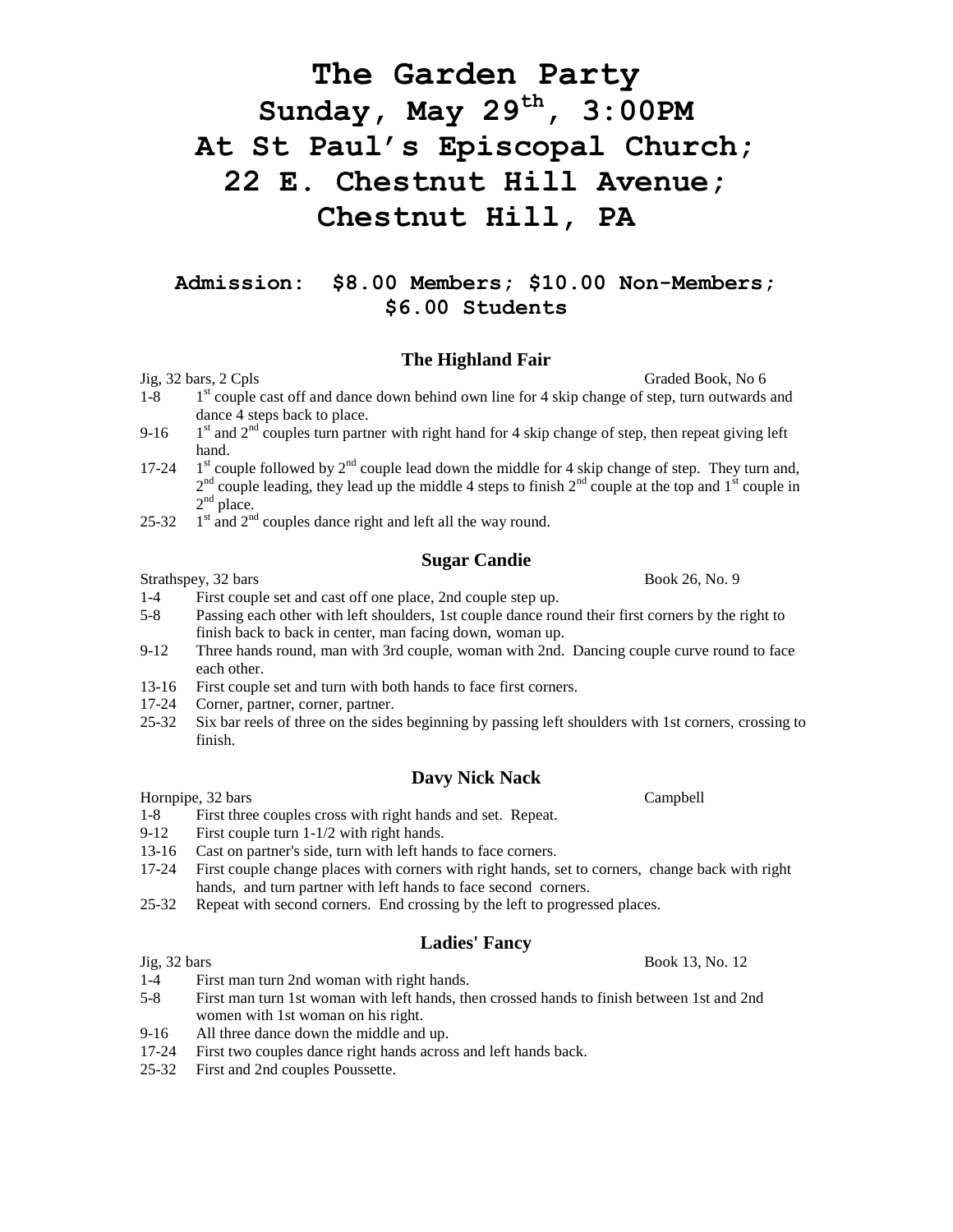## **The Silver Tassie**

Strathspey, 32 bars Drewry

- 1-8 First, 2nd, and 3rd couples cross over, giving right hands to partner and set. Repeat to return to places.
- 9-16 First and 3rd couples dance figure of eight together around 2nd couple. Third couple begins by casting up WHILE 1st couple begins by leading down to cross over. Third couple ends facing out.
- 17-24 First couple, lead down the middle and back. Second and 3rd couples dance up to follow 1st couple. When couples going down meet a couple going up, the couples going down divide to allow the couple going up to pass through.
- 25-32 First and 2nd couples rondel.

# **Rest and Be Thankful**

Reel, 32 bars Grampian Collection

- 1-4 First couple cross with right hands and cast off one place.
- 5-8 They cross with left hands and the woman casts up while the man casts down.
- 9-12 First couple promenade their first corners anti-clockwise around the set to each other's place WHILE their second corners advance and retire.
- 13-16 First couple turn with left hands to face second corners.
- 17-20 First couple promenade their second corners WHILE first corners advance and retire.
- 21-24 First couple turn with left hands to face first corner position.
- 25-28 First couple half reel of four with first corners.
- 29-32 Pass right shoulders in the middle to dance half reel of four with second corners, ending in second place.

#### **\*\*\* Break \*\*\***

## **The Wild Geese**

- 1-4 First and 3rd couples set advancing to join hands in line of four; all have partners on their right. Set.
- 5-8 First and 3rd couples turn with right hands. First couple cast on own side to 3rd place WHILE 3rd couple lead up to top.
- 9-16 Third and 1st couples repeat bars 1-8, with 3rd couple casting.
- 17-24 First couple lead down the middle and up to finish in 2nd place. Second couple move up on bars 19 & 20.
- 25-32 First and 2nd couples dance right and left.

#### **Alison Rose**

Strathspey, 32 bars, 4 cpls, set dance Imperial II

- 1-4 First couple lead down and cast up into 4th place. Others move up.
- 5-8 All set on the sides and dance eight hands around to the left 2 places.
- 9-12 Men dance left hands across at the top and women dance right hands across at the bottom.
- 13-16 Repeat, changing into the other set of hands across.
- 17-22 First couple, followed by the others, lead around the lower star, originally formed by the women but now occupied by the men, and lead up to the top. All finish facing their partner.
- 23-24 All turn with right hands half way into allemande.
- 25-32 Allemande for four couples.

# **My Mother's Coming In**

Reel, 32 bars Book 15, No. 1

- 1-8 First, 2nd, and 3rd couples dance reels of three on own sides of the dance.
- 9-12 First couple set and cast off one place. (Second couple move up.)
- 13-16 First couple dance half figure of eight around 2nd couple.
- 17-20 First, 2nd and 3rd couples advance and retire.
- 21-24 First, 2nd and 3rd couples turn partners with both hands using four pas de Basque steps. Second and 3rd couples return to places, WHILE 1st couple finish back to back in the middle facing own sides of the dance. (First couple turn 1-1/2 times to finish back to back.)
- 25-32 Double triangles.

 $\text{Jig}, 32 \text{ bars}$  Book 24, No. 3